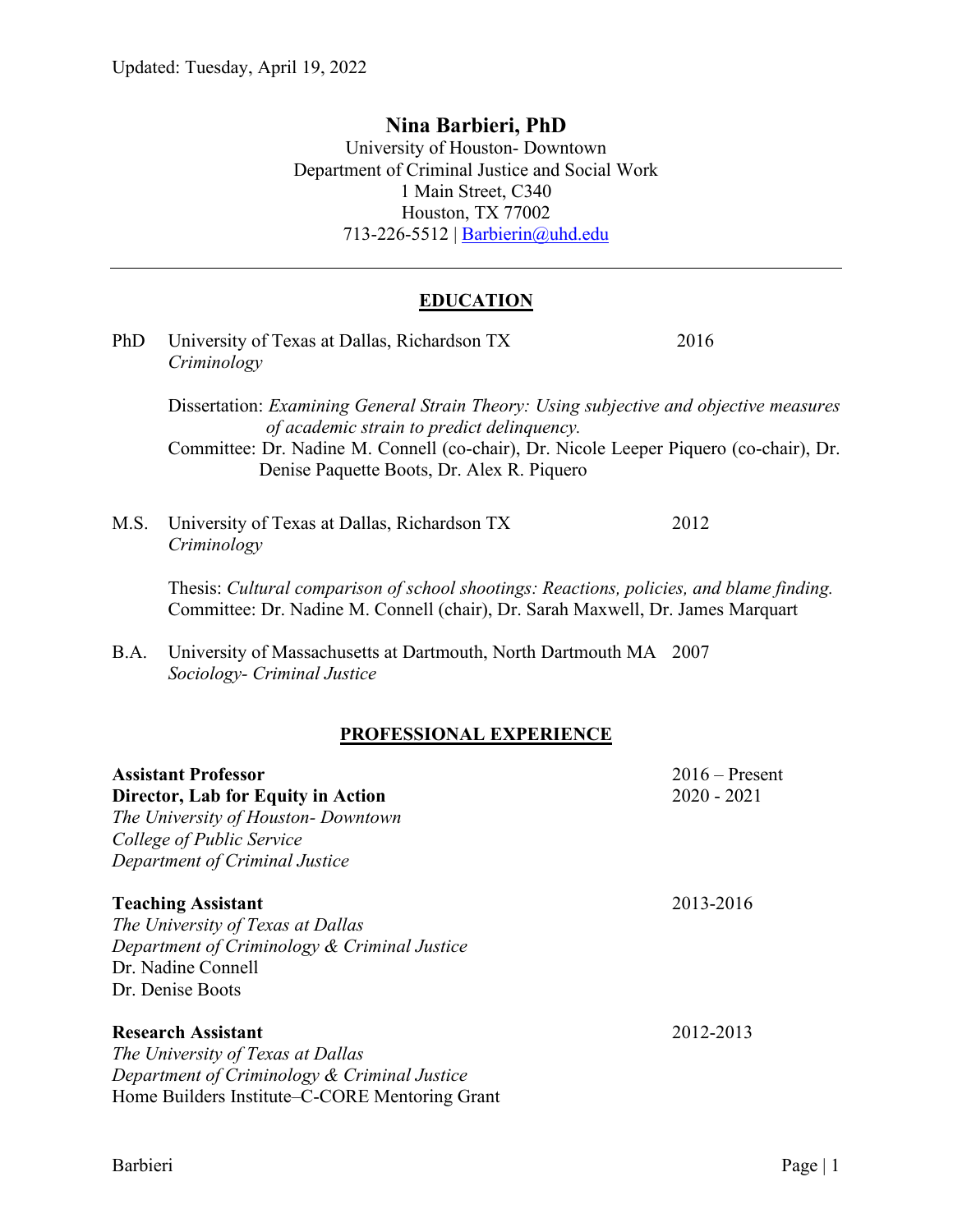Funding Organization: United States Department of Justice Dr. Nadine Connell

#### **RESEARCH**

*\*Denotes graduate student*

#### **Peer-Reviewed Articles**

Vasquez, A. **Barbieri, N.** & Rodriguez, J. J. Do Crime Prevention Through Environmental Design Strategies Deter Taggers: Voices from the Street. *Accepted, Journal of Qualitative Criminology and Criminal Justice.*

- 2019 **Barbieri, N.**, Clipper, S.J., Narvey, C.\*, Rude, A.\*, Craig, J.M., & Piquero, N.L. Assessing general strain theory and measures of victimization, 2002-2018. *Aggression and Violent Behavior* <https://doi.org/10.1016/j.avb.2019.06.005>*.*
- 2018 Boots, D.P., Wareham, J., Stevens-Martin, K., & **Barbieri, N.** A preliminary evaluation of the supervision with immediate enforcement probation program for adult gangaffiliated offenders in Texas. *Criminal Justice and Behavior, 45(7),* 1047-1070.
- 2017 **Barbieri, N.** & Connell, N.M. Examining general strain: Using subjective and objective measures of academic strain to predict delinquency. *Journal of Ethnicity in Criminal Justice, 15(4)*, 330-348.
- 2017 **Barbieri, N.** & Craig, J.M. Do the effects of strain and religiosity on criminal coping differ by race and ethnicity? *Crime & Delinquency, 64(6),* 807-828.
- 2016 **Barbieri, N.**, Clipper, S.J. & Vasquez, A.G. Adolescent gang membership and differences in self: Identity, esteem, and efficacy. *Deviant Behavior, 37(12),* 1429-1442*.*
- 2015 Connell, N.M., Jennings, W.G., **Barbieri, N.**, & Reingle-Gonzalez, J.M. Arrest as a way out: Understanding the needs of adult female sex trafficking victims identified by law enforcement: A research note. *Journal of Crime and Justice,* 38(3), 351-360. Reprinted in *Human Trafficking: Contexts and Connections to Conventional Crime* (2016). Edited by Joan Reid. New York, NY: Routledge Academic.
- 2014 **Barbieri, N.**, Connell, N.M., & Reingle-Gonzalez, J.M. Understanding school effects on students' willingness to report peer weapon carrying. *Youth Violence and Juvenile Justice, 13(3),* 258-269.
- 2014 **Barbieri, N.,** & Connell, N.M. A cross-national assessment of media reactions and blame finding of student perpetrated school shootings. *American Journal of Criminal Justice, 40(1),* 23-46.

#### **Non-Peer-Reviewed/Editorial Reviewed Publications**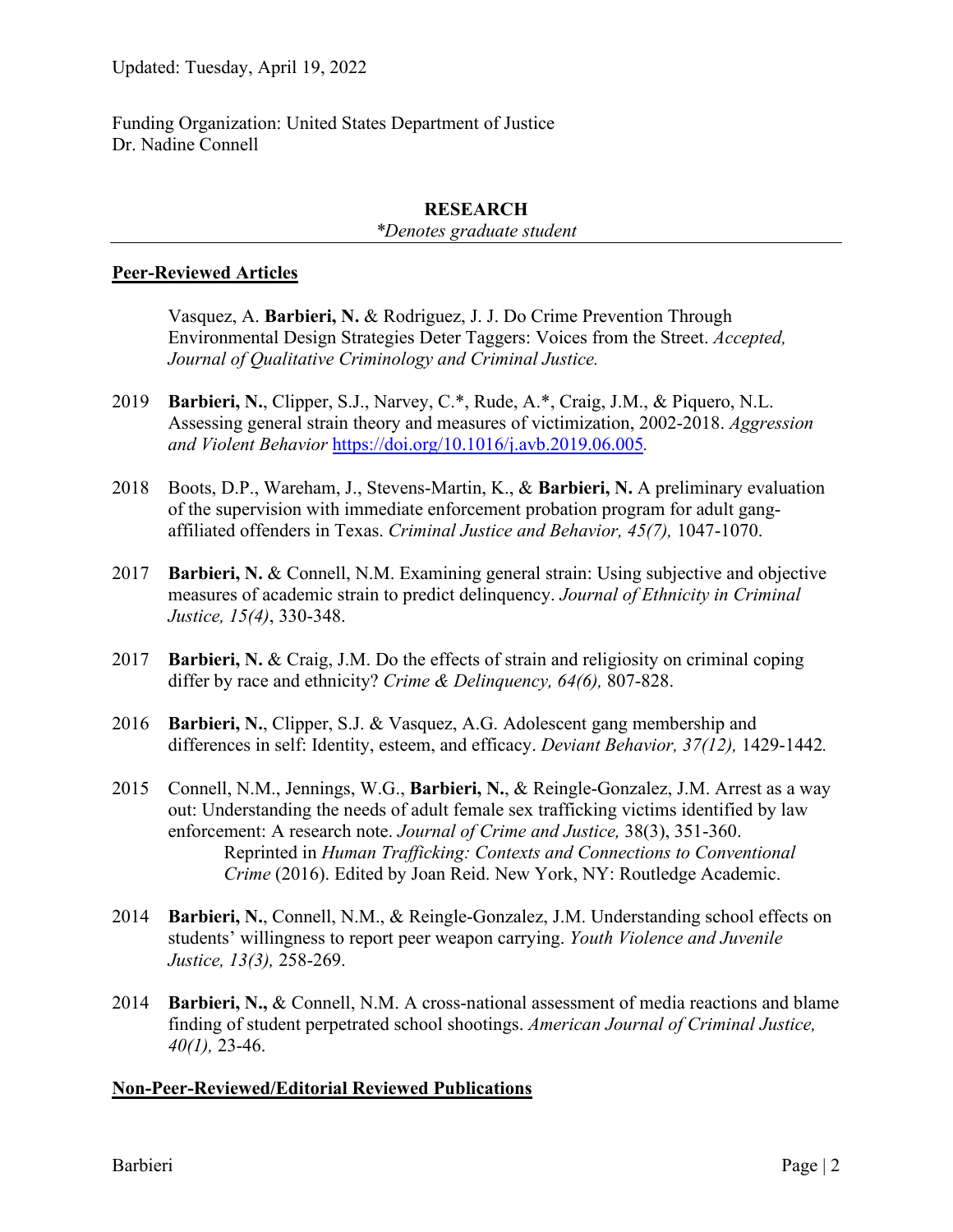2018 Van Horn, L.G., **Barbieri, N.,** Beebe, R., Goltz, H.H., Pohl Jr., B.E., Pfeffer, R., & Valcore, J. Critical issues: Defining and debunking misconceptions in health, education, criminal justice, and social work/social services. *Journal of Family Strengths, 18(1),* 1-9.

#### **Book Chapters**

- 2021 Clipper, S.J., **Barbieri, N.,** & Connell, N.M. *Schools, Friends, and Drugs: Examining Interactions between Individual and Environmental Determinants of Adolescent Substance Use.* In Social Education Voices: A Pedagogy for Change. Information Age Publishing
- 2021 Harris, F., & **Barbieri, N.** *"Good" Pedagogy: Arguments for Critical Pedagogy in Higher Education***.** In Critical Race Studies Across the Disciplines: Resisting Racism Through Scholactivism. Lexington Books
- 2021 **Barbieri, N.** & Pohl, B. *Implicit Bias: Challenges in the Classroom.* In Culturally Responsive Teaching in Gifted Education: Building Cultural Competence and Serving Diverse Student Populations. Prufrock Press.

#### **Technical Reports**

2021 Pedro P.\*, & **Barbieri, N**. "Urban Enrichment Institute Program Analysis"

#### **PRESENTATIONS**

*\*Denotes graduate student*

#### **Conference Papers**

- 2020 Maskaly, J., **Barbieri, N.,** Gammell, S., Clipper, S., & Connell, N. *A Critical Examination of SROs in Schools: A Thematic Panel*. American Society of Criminology. Washington, DC (Canceled due to COVID-19)
- 2019 Connell, N.M., & **Barbieri, N**. *Restorative Justice in Schools: A Systematic Review*. American Society of Criminology. San Francisco, CA
- 2019 Restrepo, R.,\* & **Barbieri, N.** *Academics in the Community: Helping an After-School Program Find Their Voice.* Southwestern Association of Criminal Justice. Houston, TX.
- 2019 Castaneda, J.,\* & **Barbieri, N.** *A Review of the Texas Education Code of Conduct: Do ISD's follow the leader?* Southwestern Association of Criminal Justice. Houston, TX.
- 2018 **Barbieri, N.,** & Pfeffer, R. *The Importance of Multicultural Pedagogy in Criminal Justice Education.* American Society of Criminology. Atlanta, GA Panel Chair
- 2017 Vasquez, A.G., & **Barbieri, N.** *Gang Membership and Self Esteem: A Mixed-Methods Approach.* Academy of Criminal Justice Sciences. Kansas City, MO Panel Chair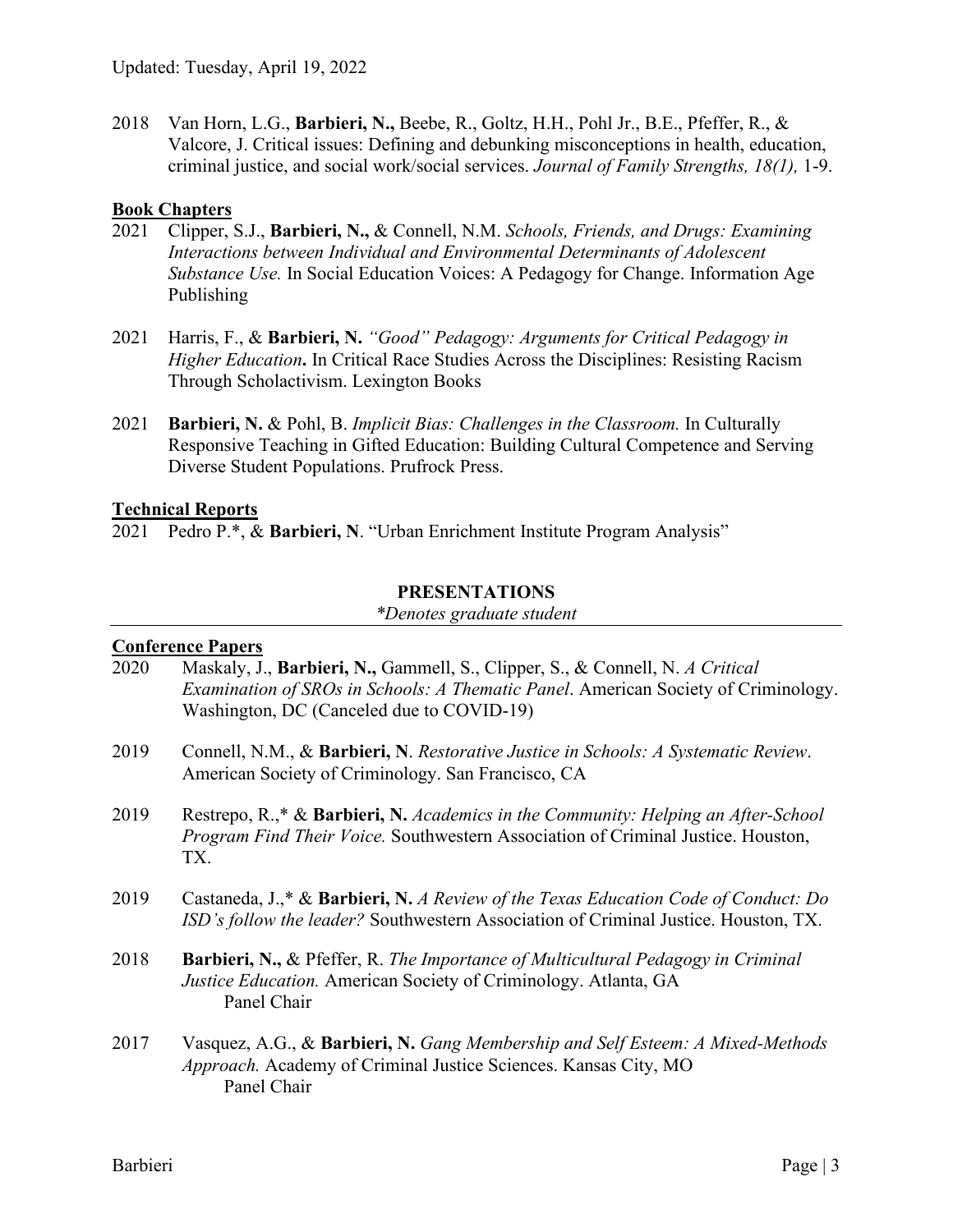- 2016 **Barbieri, N.,** & Craig, J.M. *Race and Religiosity: Does Frequency or Belief restrict Delinquency.* American Society of Criminology. New Orleans, LA.
- 2016 **Barbieri, N.** *Using subjective and objective measures of academic strain to predict gendered differences in delinquency.* Academy of Criminal Justice Sciences. Denver, CO.

Panel Chair

- 2015 **Barbieri, N.** *Examining general strain theory: Using subjective and objective measures of academic strain to predict delinquency.* American Society of Criminology. Washington, D.C.
- 2015 **Barbieri, N,** Vasquez, Arthur G., & Clipper, Stephen J. *Adolescent gang membership and differences in self: Identity, esteem, and efficacy.* Academy of Criminal Justice Sciences. Orlando, FL
- 2014 **Barbieri, N,** & Piquero, N.L. *A case study approach to understanding fraud against the elderly*. Academy of Criminal Justice Sciences. Philadelphia, PA
- 2013 **Barbieri, N.,** &. Connell, N.M. *Disentangling self-identity from ascribed identity: A new examination of racial effects on arrest.* American Society of Criminology. Atlanta, GA
- 2013 **Barbieri, N.,** &. Connell, N.M. *Understanding school and student effects on willingness to report weapons.* Academy of Criminal Justice Sciences. Dallas, TX

# **Posters**<br>2019

- 2019 **Barbieri, N.,** Vasquez, A.G., & Rodriguez, J.J. *Taggers, Deterrence, and Deterrability.*  Western Society of Criminology. Honolulu, HI
- 2018 **Barbieri, N.**, Clipper, S.J., Narvey, C.,\* & Rude, A.\* *Assessing general strain theory and measures of victimization, 2002-2017.* International Society for Research on Aggression. Paris, France
- 2012 **Barbieri, N**. *Cultural comparison of school shootings; Reactions, policies, and blame finding.* International Society for Research on Aggression. Kirchberg, Luxembourg
- 2012 **Barbieri, N.** *Social control and adolescent ATOD use.* Academy of Criminal Justice Sciences. Dallas, TX

#### **INVITED LECTURES AND PRESENTATIONS**

2020, 2021 Barbieri, N. & Harris, Felicia. *Inclusive Pedagogical Practices*. New Faculty Orientation. The University of Houston-Downtown. Houston, TX.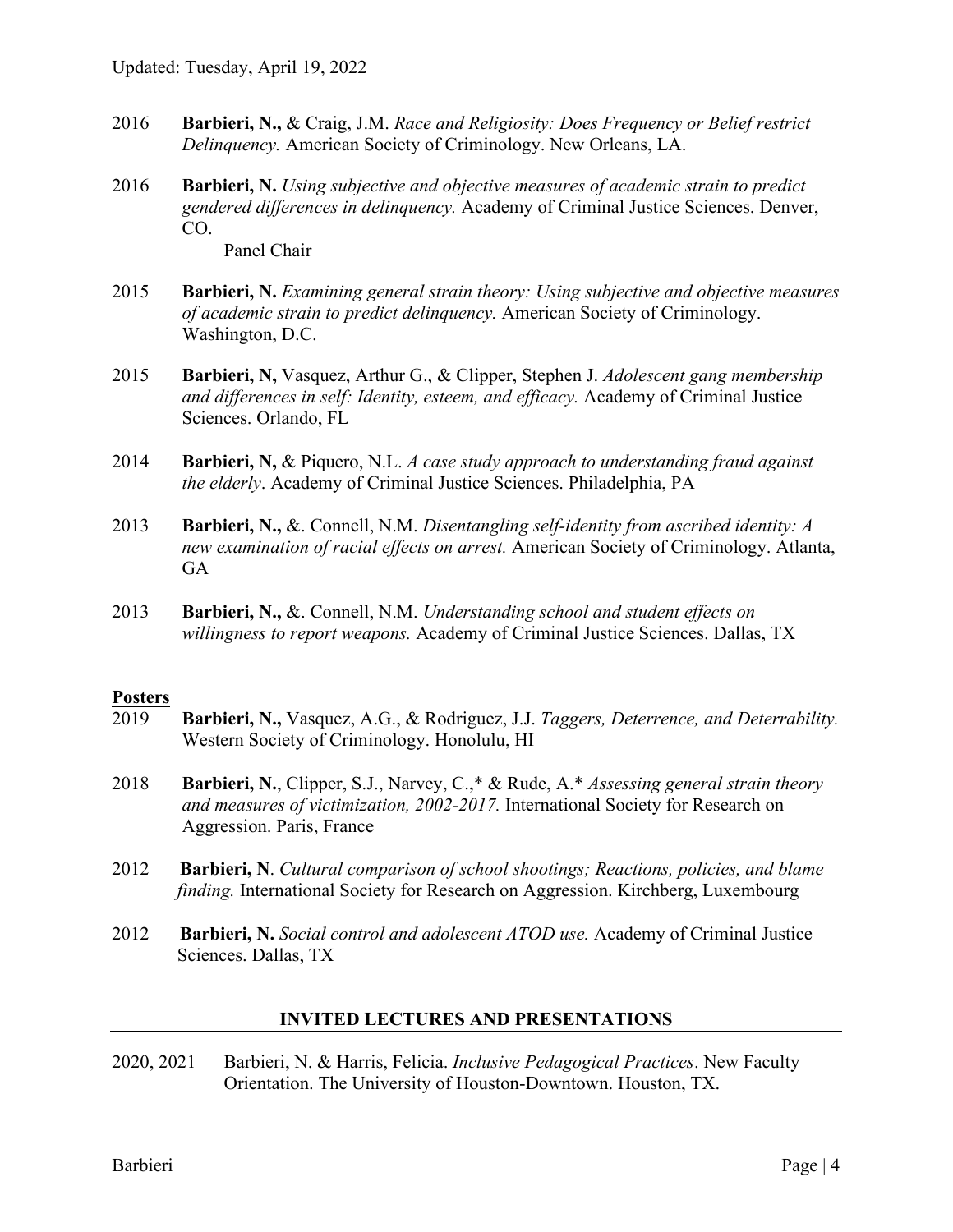| 2020 | Harris, Felicia & Barbieri, N. Who's Included? Considering Inclusivity in the<br>UHD Classroom. Center for Critical Race Studies Scholar-In-Residence. The<br>University of Houston-Downtown. Houston, TX. |
|------|------------------------------------------------------------------------------------------------------------------------------------------------------------------------------------------------------------|
| 2019 | Barbieri, N. & Harris, Felicia. Too Political? Managing Hot Button<br>Conversations. Teaching and Learning Symposium. The University of Houston-<br>Downtown. Houston, TX.                                 |
| 2019 | Harris, Felicia & Barbieri, N. Critical Conversations on Pedagogy. Reflecting<br>Black Symposium. The University of Houston-Downtown. Houston, TX.                                                         |
| 2018 | <i>Women of Distinction Panel.</i> The 2 <sup>nd</sup> Annual Men of Color Greater Houston Area<br>Collegiate Symposium. The University of Houston-Downtown. Houston, TX                                   |
| 2017 | <i>Bullying.</i> nonPareil Institute. Houston, TX                                                                                                                                                          |
| 2017 | The Importance of Multicultural Pedagogy in Criminal Justice Education. Men of<br>Color Greater Houston Area Collegiate Symposium. The University of Houston-<br>Downtown. Houston, TX                     |

### **TEACHING**

#### **The University of Houston-Downtown**

Undergraduate Graduate Graduate Criminology Crime and Delinquency (Service Learning) Freshmen Seminar (A+CE; Service Learning) Juvenile Justice Systems Race and Crime Research Methods in Criminal Justice Senior Seminar (Service Learning)

Issues in Criminal Justice Issues in Juvenile Justice Race, Oppression, and Criminal Justice Drug Policy and Society

#### **The University of Texas at Dallas**

Gender Crime and Justice Youth Crime and Justice

#### **Master Theses**

*Chair,* Sierra Carter. "Defund the Police: Changing the Narrative" (Completed, Fall 2021)

- *Chair,* Zamir Yassin. "The Immigration Climate, the Department of Homeland Security, and Customs and Border Protection. Current" (Completed Spring 2020)
- *Chair,* Felix Lizcano V. "Current/Former Gang Members Give Insight on Helping At-Risk Youth" (Completed Spring 2020)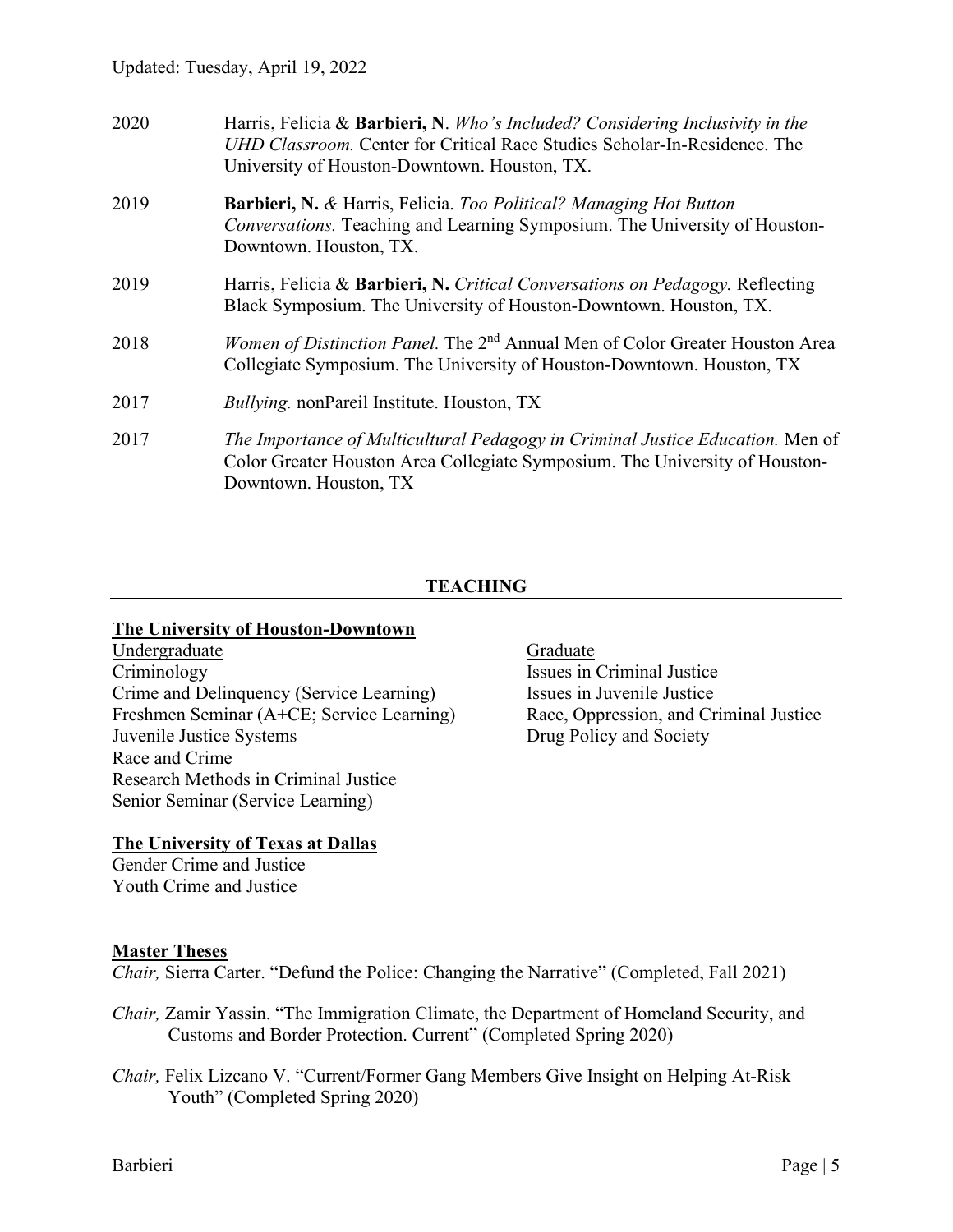Updated: Tuesday, April 19, 2022

#### **Graduate Capstone Projects**

Imelda Rodriguez. "Implicit Bias Learning Modules for UHD Police" (Completed Fall 2021)

Mary Hunter. "Race, SES, and Juvenile Determinate Sentencing" (Completed Fall 2021)

- Julie Wyble. "Implicit Bias Training: Using What We Know from Neuro Psychology To Be Better People" (Completed Fall 2021)
- Pedro Perez. "Urban Enrichment Institute Program Analysis" (Completed Spring 2021)
- Diana Rodriguez. "Peer Mediation Manual" (Completed Fall 2020) \*Implemented Spring 2021
- Jacqueline Castaneda. "A Review of The Texas Education Student Code Of Conduct: Do ISD's Follow the Leaders" (Completed Spring 2020)
- Yvette Velasquez. "Policy Analysis over Programs Offered in Community Supervision (Harris County Community Supervision and Corrections Department HCCSCD)" (Completed Spring 2020)

#### **Microcredentials/Trainings**

Online Teaching Design and Delivery Inclusive Teaching

#### **SERVICE (ABRIDGED)**

#### **University of Houston-Downtown Service**

| $2022 -$  | Director, Master of Science in Criminal Justice Program                               |
|-----------|---------------------------------------------------------------------------------------|
| 2021-2022 | <i>Member</i> , Title IX/Equal Opportunity Officer Screening Committee                |
| 2021-2022 | Chair, Assistant Professor of Criminal Justice Search Committee-Tenure Track          |
| 2021      | Member, Presidential Fall Faculty Retreat<br>Keynote Speaker Workgroup                |
| $2021 -$  | Member, Academic Adjustment Committee                                                 |
| $2021 -$  | Member, Academic Affairs Council                                                      |
| 2020-2021 | <i>Member</i> , Assistant Professor of Criminal Justice Search Committee-Tenure Track |
| $2020 -$  | Senator, Faculty Senate                                                               |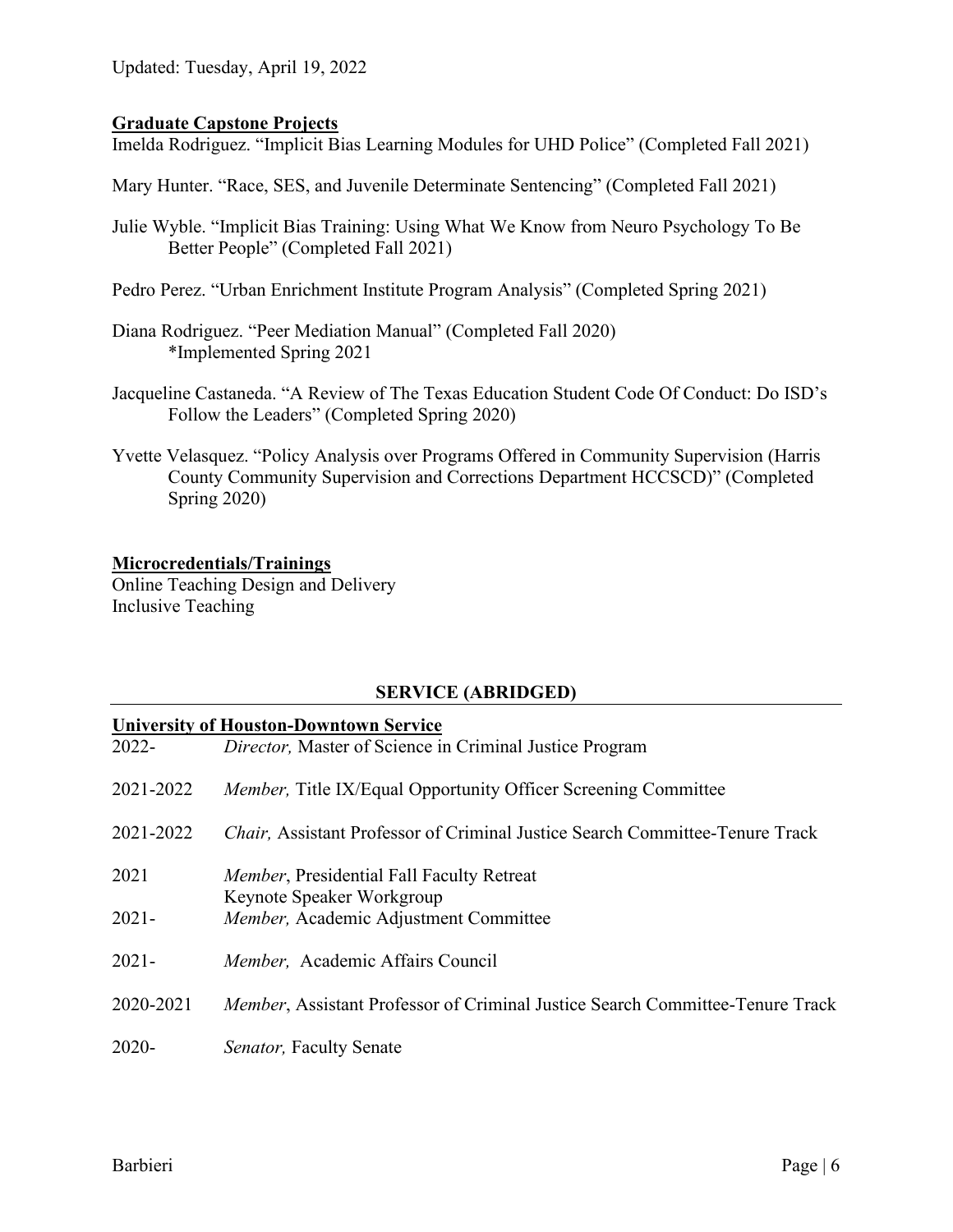# Updated: Tuesday, April 19, 2022

| 2020-2021                | Senate Representative, Faculty Senate Executive Council                                      |
|--------------------------|----------------------------------------------------------------------------------------------|
| 2020                     | Member, Elections and Credentials Committee                                                  |
| 2019-                    | Member, MSCJ Admission Committee                                                             |
| 2019-2020                | Member, Retention and Graduation Committee<br>Academic Support Services Subcommittee         |
| 2019                     | Member, Tenure Track, Assistant Professor of Criminal Justice Search Committee               |
| 2018                     | Member, Director of Male Minority Recruitment Search Committee                               |
| 2017-2020                | <i>Faculty Advisor</i> , Alpha Phi Sigma                                                     |
| 2017-2018                | Advisory Council Member, Men of L.E.G.A.C.I Student Success Program<br><b>Faculty Mentor</b> |
| 2017-2020                | Advisory Board Member, Center for Public Service and Community Research                      |
| 2016-2018                | Chair, Red Rose Student Scholarship Committee                                                |
| <b>Community Service</b> |                                                                                              |
| 2021                     | <i>Member</i> , Program Committee                                                            |

| 2021 | <i>Member</i> , Program Committee |
|------|-----------------------------------|
|      | The Urban Enrichment Institute    |

2019- *Advisory Board Member,* The Journey School of Houston

# **Professional Service**

| $2020 -$  | <b>Editorial Review Board</b><br>Journal of Behavioral and Social Sciences                                                                                           |
|-----------|----------------------------------------------------------------------------------------------------------------------------------------------------------------------|
| 2019-2020 | <i>Chair</i> , Student Affairs Committee<br><b>Academy of Criminal Justice Science</b>                                                                               |
| 2018      | Teller's Committee<br><b>Academy of Criminal Justice Science</b>                                                                                                     |
| 2017      | Juvenile Justice Graduate Paper Competition Committee<br><b>Student Scholarship Awards</b><br>Sex Crimes Program Chair<br><b>Academy of Criminal Justice Science</b> |
| 2017-2018 | <b>Book Review Editor</b><br>Special Issue Editor                                                                                                                    |

*Journal of Family Strengths*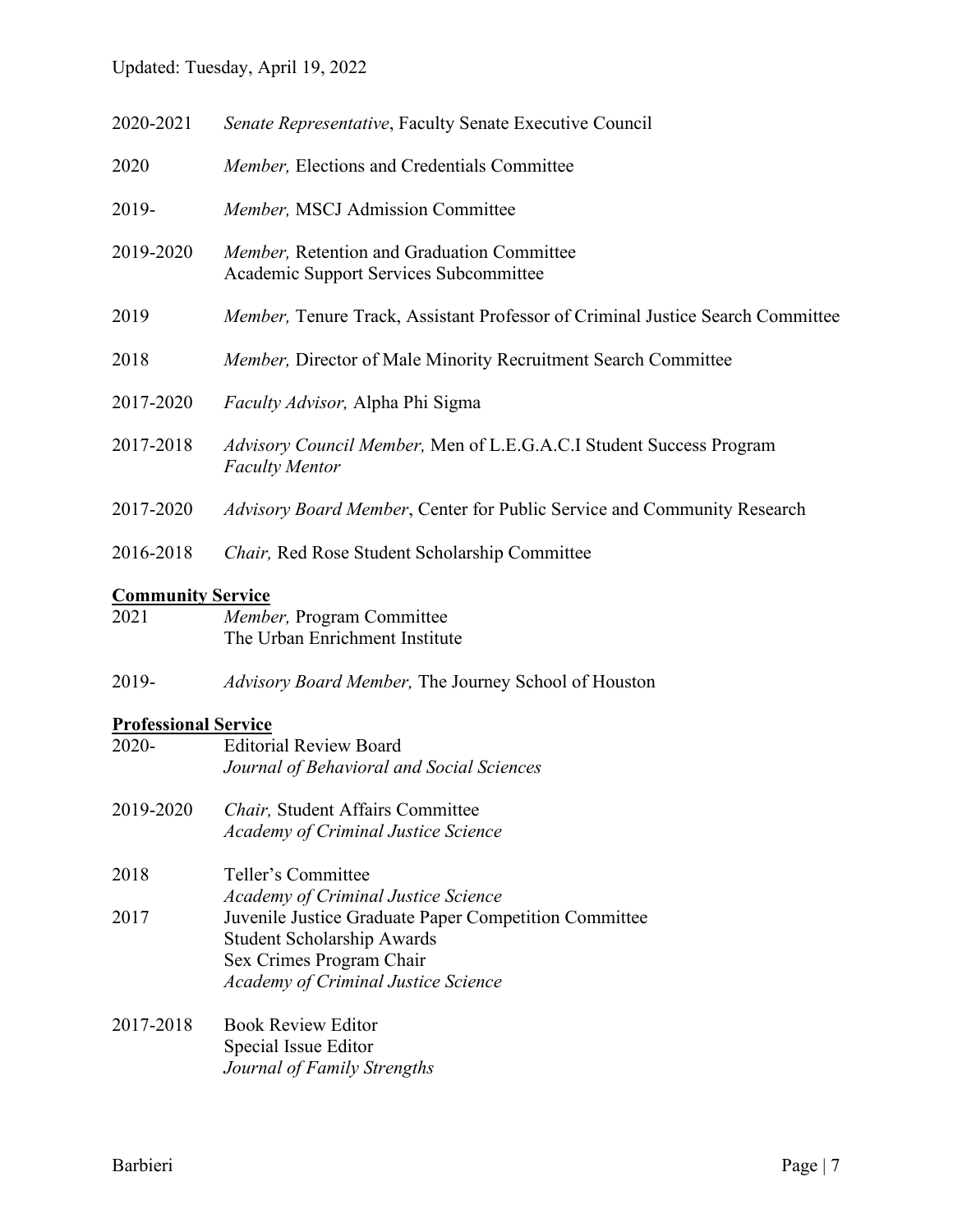2016 Student Paper Award Committee *Southwestern Academy of Criminal Justice* 

#### Scholarly reviews/refereeing

• *Aggression & Violent Behavior; Crime & Delinquency; Criminal Justice & Behavior; Justice Evaluation Journal; Journal of Behavioral and Social Sciences; Journal of Health & Justice; Journal of Qualitative Criminal Justice & Criminology; Justice Quarterly; Victims & Offenders; Youth Violence and Juvenile Justice; Youth & Society* 

#### **GRANTS**

#### **External-Research**

- 2021 Title: Consulting Services Regarding Racial and Ethnic Disparity for the Harris County Justice Administration Department Investigators: Ashley Blackburn, PhD., Whitney Threadcraft-Walker, PhD., **Nina Barbieri, PhD.,** Elizabeth Gilmore, PhD., Lori Brusman-Lovins, PhD., and Stephen Clipper, PhD. Funder: Harris County, Texas Amount: \$247, 831 Status: Under review
- 2019 Title: Directory of Criminal Justice, Criminology, and Related Degree Programs Investigators: **Nina Barbieri, PhD**. and Shannon Fowler, PhD. Funder: Academy of Criminal Justice Sciences Amount: \$49, 979.68 Status: Not awarded

#### **Internal-Teaching**

- 2019 Title: Learning Course-Based Community Engagement Funder: College of Public Service, University of Houston-Downtown Project: Campus Tour and Luncheon Amount: \$313.04
- 2019 Title: Service-Learning Course Design Funder: Center for Community Engagement and Service Learning, University of Houston-Downtown Course: CJ 4370: Senior Seminar Amount: \$220
- 2018 Title: Service-Learning Course Design Funder: Center for Community Engagement and Service Learning, University of Houston-Downtown Course: CJ 3306: Crime & Delinquency Amount: \$400